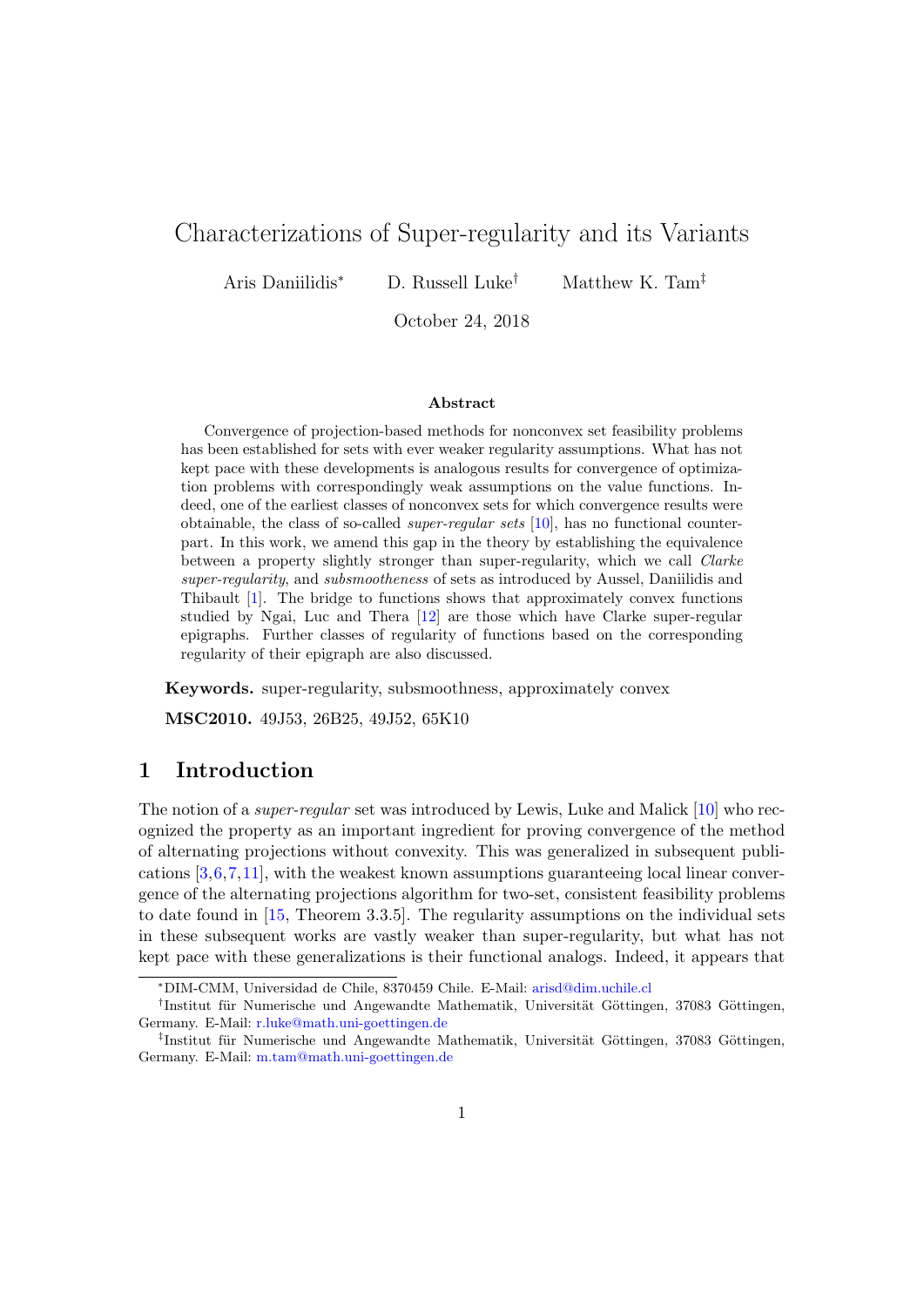the notion of a super-regular function has not yet been articulated. In this note, we bridge this gap between super-regularity of sets and functions as well as establishing connections to other known function-regularities in the literature. A missing link is yet another type of set regularity, what we call *Clarke super-regularity*, which is a slightly stronger version of super-regularity and, as we show, this is equivalent to other existing notions of regularity. For a general set that is not necessarily the epigraph of a function, we establish an equivalence between *subsmoothness* as introduced by Aussel, Daniilidis and Thibault [\[1\]](#page-13-1) and Clarke super-regularity.

To begin, in Section [2](#page-1-0) we recall different concepts of the normal cones to a set as well as notions of set regularity, including Clarke regularity (Definition [2.3\)](#page-3-0) and (limiting) super-regularity (Definition [2.4\)](#page-3-1). Next, in Section [3](#page-4-0) we introduce the notion of Clarke super-regularity (Definition [3.1\)](#page-4-1) and relate it to the notion of subsmoothness (Theorem [3.4\)](#page-6-0). We also provide an example illustrating that Clarke super-regularity at a point is a strictly weaker condition than Clarke regularity around the point (Example [3.2\)](#page-5-0). Finally, in Section [4,](#page-8-0) we provide analogous

statements for Lipschitz continuous functions, relating the class of approximately convex functions to super-regularity of the epigraph. After completing this work we received a preprint [\[16\]](#page-14-1) which contains results of this flavor, including a characterization of (limiting) super-regularity in terms of (metric) subsmoothness.

# <span id="page-1-0"></span>2 Normal cones and Clarke regularity

The notation used throughout this work is standard for the field of variational analysis, as can be found in [\[14\]](#page-13-7). The *closed ball* of radius  $r > 0$  centered at  $x \in \mathbb{R}^n$  is denoted  $\mathbb{B}_r(x)$  and the closed unit ball is denoted  $\mathbb{B} := \mathbb{B}_1(0)$ . The *(metric) projector* onto a set  $\Omega \subset \mathbb{R}^n$ , denoted by  $P_{\Omega}: \mathbb{R}^n \rightrightarrows \Omega$ , is the multi-valued mapping defined by

$$
P_{\Omega}(x) := \{ \omega \in \Omega : ||x - \omega|| = d(x, \Omega) \},\
$$

where  $d(x, \Omega)$  denotes the distance of the point  $x \in \mathbb{R}^n$  to the set  $\Omega$ . When  $\Omega$  is nonempty and closed, its projector  $P_{\Omega}$  is everywhere nonempty. A selection from the projector is called a projection.

Given a set  $\Omega$ , we denote its *closure* by cl $\Omega$ , its *convex hull* by conv $\Omega$ , and its *conic* hull by cone  $\Omega$ . In this work we shall deal with two fundamental tools in nonsmooth analysis; normal cones to sets and subdifferentials of functions (Section [4\)](#page-8-0).

<span id="page-1-1"></span>**Definition 2.1** (normal cones). Let  $\Omega \subseteq \mathbb{R}^n$  and let  $\overline{\omega} \in \Omega$ .

(i) The proximal normal cone of  $\Omega$  at  $\overline{\omega} \in \Omega$  is defined by

$$
N_{\Omega}^{\mathcal{P}}(\overline{\omega}) = \text{cone}\left(P_{\Omega}^{-1}\overline{\omega} - \overline{\omega}\right).
$$

Equivalently,  $(\overline{\omega}, \overline{\omega}^*) \in \text{gph}N_{\Omega}^{\text{P}}$ , or simply,  $\overline{\omega}^* \in N_{\Omega}^{\text{P}}(\overline{\omega})$ , whenever there exists  $\sigma > 0$  such that

$$
\langle \overline{\omega}^*, \omega - \overline{\omega} \rangle \le \sigma ||\omega - \overline{\omega}||^2, \quad \forall \omega \in \Omega.
$$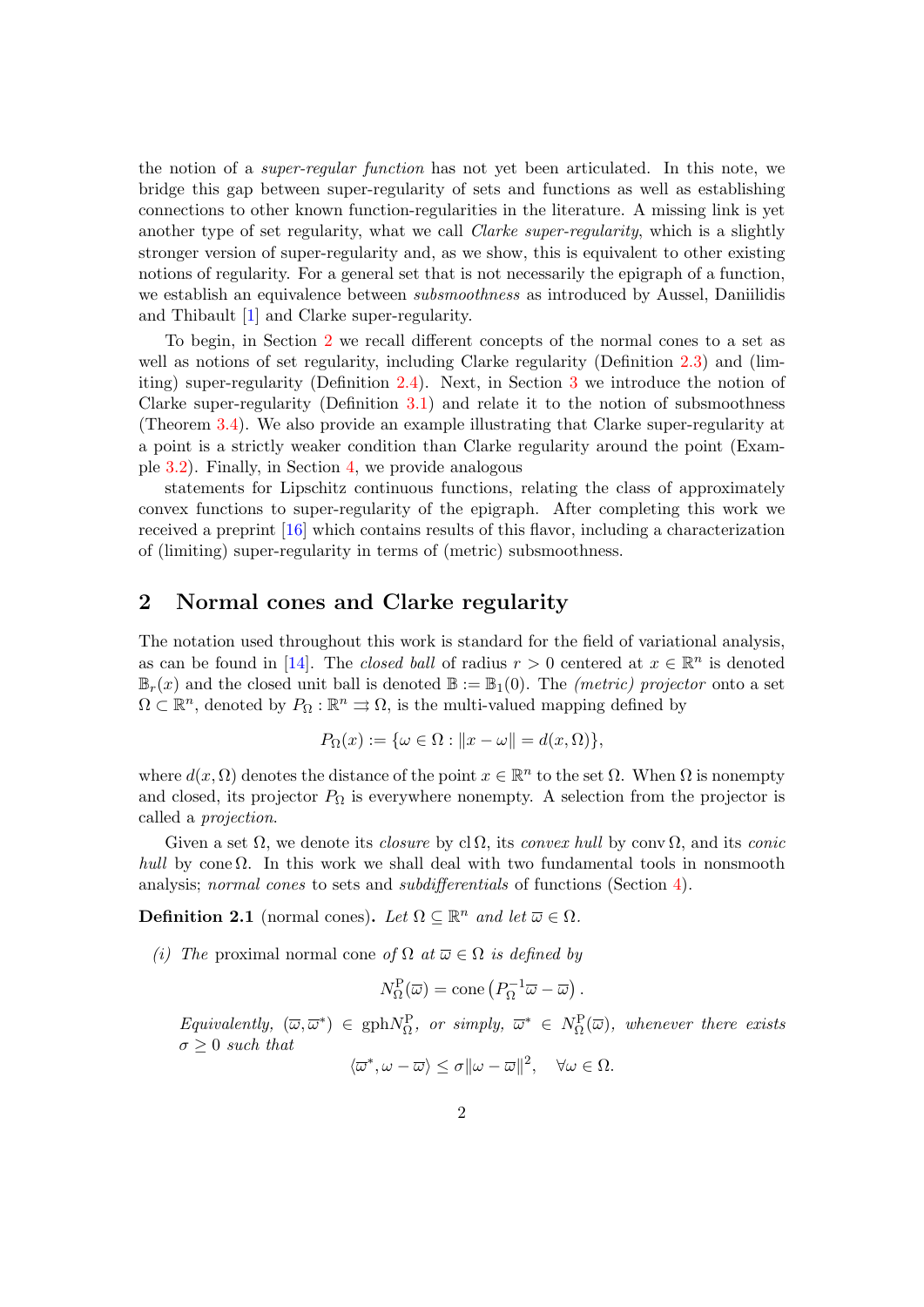The A-restricted proximal normal cone of  $\omega$  at  $\overline{\omega}$  is

$$
N^{\mathcal{P}}_{\Omega|A}(\overline{\omega}) := \mathrm{cone}\left( \left( A \cap P_{\Omega}^{-1} \overline{\omega} \right) - \overline{\omega} \right).
$$

(ii) The Fréchet normal cone of  $\Omega$  at  $\overline{\omega}$  is defined by

$$
\hat{N}_{\Omega}(\overline{\omega}) = \{\overline{\omega}^* \in \mathbb{R}^n : \langle \overline{\omega}^*, \omega - \overline{\omega} \rangle \leq o(||\omega - \overline{\omega}||), \forall \omega \in \Omega \},\
$$

Equivalently,  $\overline{\omega}^* \in \widehat{N}_{\Omega}(\overline{\omega})$ , if for every  $\varepsilon > 0$  there exists  $\delta > 0$  such that

$$
\langle \overline{\omega}^*, \omega - \overline{\omega} \rangle \le \varepsilon ||\omega - \overline{\omega}||, \quad \text{for all } \omega \in \Omega \cap \mathbb{B}_{\delta}(\overline{\omega}). \tag{1}
$$

(iii) The limiting normal cone of  $\Omega$  at  $\overline{\omega}$  is defined by

$$
N_{\Omega}(\overline{\omega}) = \limsup_{\omega \to \overline{\omega}} \hat{N}_{\Omega}(\omega),
$$

where the limit superior denotes the Painlevé–Kuratowski outer limit.

(iv) The Clarke normal cone of  $\Omega$  at  $\overline{\omega}$  is defined by

$$
N_{\Omega}^{C}(\overline{\omega}) = \text{cl} \operatorname{conv} N_{\Omega}(\overline{\omega}).
$$

When  $\overline{\omega} \notin \Omega$ , all of the aforementioned normal cones at  $\overline{\omega}$  are defined to be empty.

The restricted normal cone was first introduced in [\[3,](#page-13-3) Definition 2.1] and is used in Example [2.7.](#page-4-2)

Central to our subsequent analysis is the notion of a truncation of a normal cone. Given  $r > 0$ , one defines the *r*-truncated version of each of the above cones to be its intersection with a ball centered at the origin of radius  $r$ . For instance, the  $r$ -truncated *proximal normal cone* of  $\Omega$  at  $\overline{\omega} \in \Omega$  is defined by

$$
N_{\Omega}^{\mathrm{rP}}(\overline{\omega}) = \mathrm{cone}\left(P_{\Omega}^{-1}\overline{\omega} - \overline{\omega}\right) \cap \mathbb{B}_r,
$$

that is,  $\overline{\omega}^* \in N_{\Omega}^{\text{rP}}(\overline{\omega})$  whenever  $\|\overline{\omega}^*\| \leq r$  and for some  $\sigma \geq 0$  we have

$$
\langle \overline{\omega}^*, \omega - \overline{\omega} \rangle \le \sigma ||\omega - \overline{\omega}||^2, \quad \forall \omega \in \Omega.
$$

In general, the following inclusions between the normal cones can deduce straightforwardly from their respective definitions:

$$
N_{\Omega}^{\mathcal{P}}(\overline{\omega}) \subseteq \hat{N}_{\Omega}(\overline{\omega}) \subseteq N_{\Omega}(\overline{\omega}) \subseteq N_{\Omega}^{\mathcal{C}}(\overline{\omega}).
$$
\n(2)

The regularity of sets is characterized by the relation between elements in the graph of the normal cones to the sets and directions constructable from points in the sets. The weakest kind of regularity of sets that has been shown to guarantee convergence of the alternating projections algorithm is *elemental subregularity* (see  $[7, \text{Cor.3.13(a)}]$  $[7, \text{Cor.3.13(a)}]$ ) and  $[15,$  Theorem 3.3.5]). It was called *elemental* (sub)regularity in  $[8,$  Definition 5]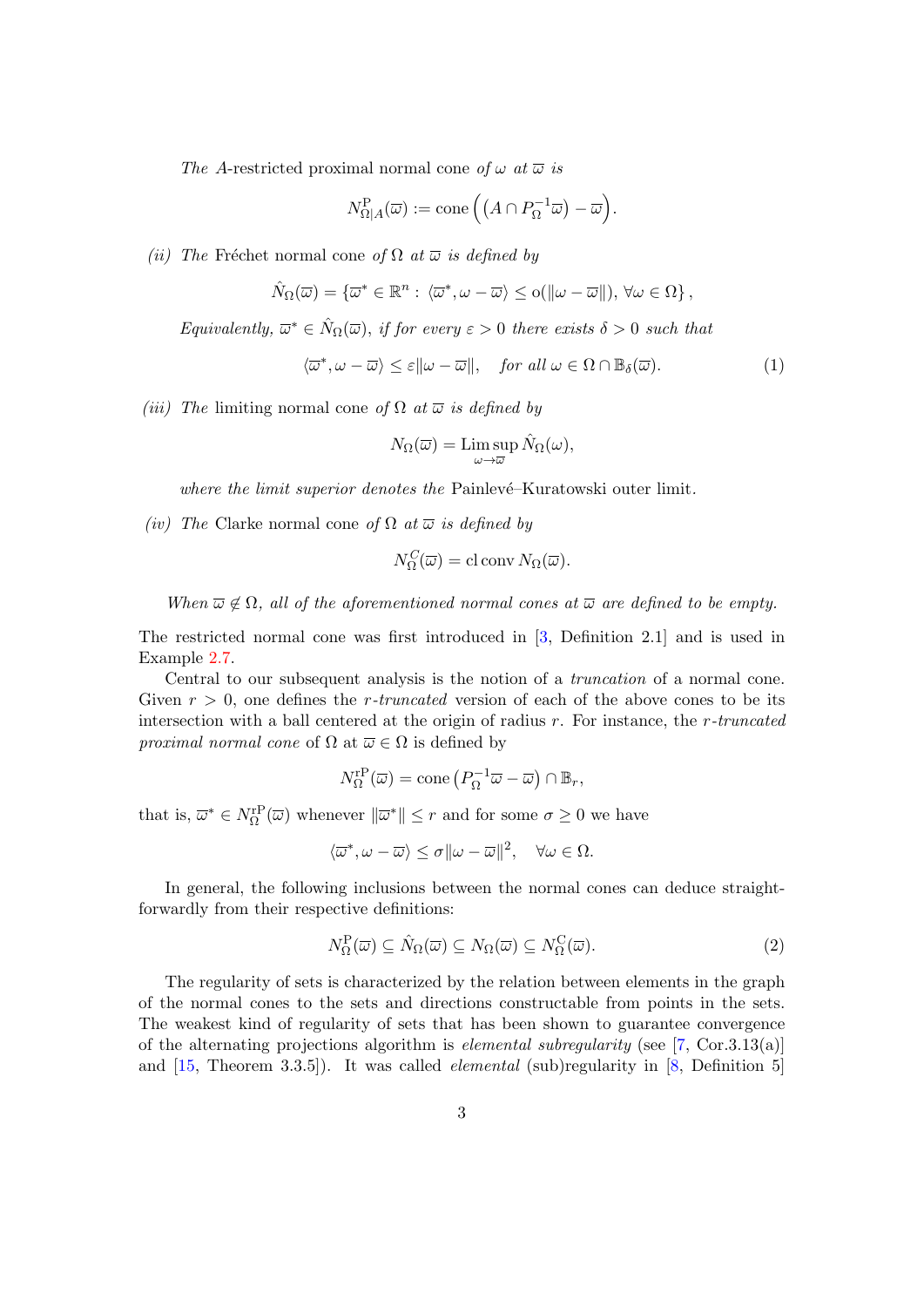and [\[11,](#page-13-6) Definition 3.1] to distinguish regularity of sets from regularity of collections of sets. Since we are only considering the regularity of sets, and later functions, we can drop the "elemental" qualifier in the present setting. We also streamline the terminology and variations on elemental subregularity used in  $[8, 11]$  $[8, 11]$  $[8, 11]$ , replacing uniform elemental subregularity with a more versatile and easily distinguishable variant.

<span id="page-3-4"></span>**Definition 2.2** (subregularity [\[8,](#page-13-8) Definition 5]). Let  $\Omega \subseteq \mathbb{R}^n$  and  $\overline{\omega} \in \Omega$ . The set  $\Omega$  is said to be  $\varepsilon$ -subregular relative to  $\Lambda$  at  $\overline{\omega}$  for  $(\hat{\omega}, \hat{\omega}^*) \in \text{gph } N_{\Omega}$  if it is locally closed at  $\overline{\omega}$ and there exists an  $\varepsilon > 0$  together with a neighborhood U of  $\overline{\omega}$  such that

<span id="page-3-2"></span>
$$
\langle \hat{\omega}^* - (\omega' - \omega), \omega - \hat{\omega} \rangle \le \varepsilon ||\hat{\omega}^* - (\omega' - \omega)|| ||\omega - \hat{\omega}||, \quad \forall \omega' \in \Lambda \cap U, \ \forall \omega \in P_{\Omega}(\omega'). \tag{3}
$$

If for every  $\varepsilon > 0$  there is a neighborhood (depending on  $\varepsilon$ ) such that [\(3\)](#page-3-2) holds, then  $\Omega$ *is said to be* subregular relative to  $\Lambda$  at  $\overline{\omega}$  for  $(\hat{\omega}, \hat{\omega}^*) \in \text{gph } N_{\Omega}$ .

The property that distinguishes the degree of regularity of sets is the diversity of vectors  $(ω, ω^*)$  ∈ gph  $NΩ$  for which [\(3\)](#page-3-2) holds, as well as the choice of the set Λ. Of particular interest to us are *Clarke regular* sets, which satisfy [\(3\)](#page-3-2) for all  $\varepsilon > 0$  and for all Clarke normal vectors at  $\overline{\omega}$ .

<span id="page-3-0"></span>**Definition 2.3** (Clarke regularity). The set  $\Omega$  is said to be Clarke regular at  $\overline{\omega} \in \Omega$ if it is locally closed at  $\overline{\omega}$  and for every  $\varepsilon > 0$  there exists  $\delta > 0$  such that for all  $(\overline{\omega},\overline{\omega}^*)\in \mathrm{gph}\, N_\Omega^\mathrm{C}$ 

<span id="page-3-3"></span>
$$
\langle \overline{\omega}^*, \omega - \overline{\omega} \rangle \le \varepsilon ||\overline{\omega}^*|| ||\omega - \overline{\omega}||, \quad \forall \omega \in \Omega \cap \mathbb{B}_{\delta}(\overline{\omega}). \tag{4}
$$

Note that [\(4\)](#page-3-3) is [\(3\)](#page-3-2) with  $\Lambda = \Omega$  and  $U = \mathbb{B}_{\delta}(\overline{\omega})$ , which in the case of Clarke regularity holds for all  $(\overline{\omega}, \overline{\omega}^*) \in \text{gph } N_{\Omega}^{\mathbb{C}}$ . A short argument shows that, for  $\Omega$  Clarke regular at  $\overline{\omega}$ , the Clarke and Fréchet normal cones coincide at  $\overline{\omega}$ . Indeed, this property is used to define Clarke regularity in [\[14,](#page-13-7) Definition 6.4]. It is also immediately clear from the definitions that if  $\Omega$  is Clarke regular at  $\overline{\omega}$ , then it is subregular relative to  $\Lambda = \Omega$  at  $\overline{\omega}$ for all  $\overline{\omega}^* \in N_{\Omega}(\overline{\omega})$ .

By setting  $\Lambda = \mathbb{R}^n$ , letting  $\hat{\omega} \in \Omega$  be in a neighborhood of  $\overline{\omega}$  and fixing  $\hat{\omega}^* = 0$  in the context of Definition [2.2,](#page-3-4) we arrive at super-regularity which, when stated explicitly, takes the following form.

<span id="page-3-1"></span>**Definition 2.4** (super-regularity [\[10,](#page-13-0) Definition 4.3]). Let  $\Omega \subseteq \mathbb{R}^n$  and  $\overline{\omega} \in \Omega$ . The set  $\Omega$  is said to be super-regular at  $\overline{\omega}$  if it is locally closed at  $\overline{\omega}$  and for every  $\varepsilon > 0$  there is  $a \delta > 0$  such that for all  $(\hat{\omega}, 0) \in \text{gph } N_{\Omega} \cap \{(\mathbb{B}_{\delta}(\overline{\omega}), 0)\}\$ 

$$
\langle \omega' - \omega, \hat{\omega} - \omega \rangle \le \varepsilon ||\omega' - \omega|| ||\hat{\omega} - \omega||, \quad \forall \omega' \in \mathbb{B}_{\delta}(\overline{\omega}), \ \forall \omega \in P_{\Omega}(\omega'). \tag{5}
$$

Rewriting the above leads the the following equivalent characterization of super-regularity, which is more useful for our purposes.

**Proposition 2.5** ([\[10,](#page-13-0) Proposition 4.4]). The set  $\Omega \subseteq \mathbb{R}^n$  is super-regular at  $\overline{\omega} \in \Omega$  if and only if it is locally closed at  $\overline{\omega}$  and for every  $\varepsilon > 0$  there exists  $\delta > 0$  such that

<span id="page-3-5"></span>
$$
\langle \omega_1^*, \omega_2 - \omega_1 \rangle \le \varepsilon ||\omega_1^*|| ||\omega_2 - \omega_1||,
$$
  

$$
\forall (\omega_1, \omega_1^*) \in \text{gph } N_{\Omega} \cap (\mathbb{B}_{\delta}(\overline{\omega}) \times \mathbb{R}^n), \quad \forall \omega_2 \in \Omega \cap \mathbb{B}_{\delta}(\overline{\omega}).
$$
 (6)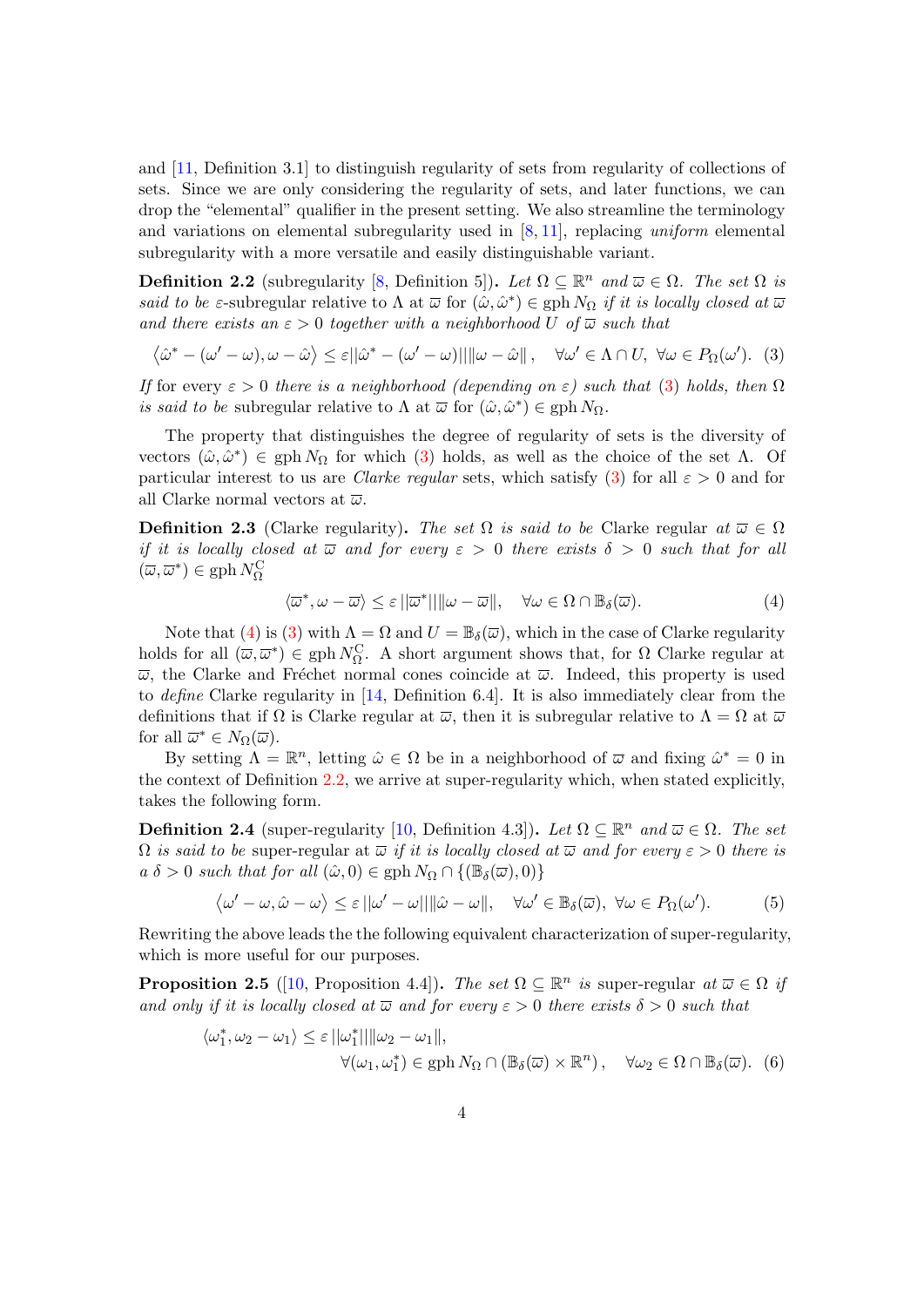It is immediately clear from this characterization that super-regularity implies Clarke regularity. By continuing our development of increasingly nicer regularity properties to convexity, we have the following relationships involving stronger notions of regularity.

**Proposition 2.6.** Let  $\Omega \subseteq \mathbb{R}^n$  be locally closed at  $\overline{\omega} \in \Omega$ .

<span id="page-4-3"></span>(i) If  $\Omega$  is prox-regular at  $\overline{\omega}$  (i.e., there exists a neighborhood of  $\overline{\omega}$  on which the projector is single-valued), then there is a constant  $\gamma > 0$  such that for all  $\varepsilon > 0$ 

$$
\langle \omega_1^*, \omega_2 - \omega_1 \rangle \le \varepsilon ||\omega_1^*|| ||\omega_2 - \omega_1||,
$$
  

$$
\forall (\omega_1, \omega_1^*) \in \text{gph } N_{\Omega} \cap (\mathbb{B}_{\gamma \varepsilon}(\overline{\omega}) \times \mathbb{R}^n), \ \forall \omega_2 \in \Omega \cap \mathbb{B}_{\gamma \varepsilon}(\overline{\omega}).
$$
 (7)

<span id="page-4-4"></span>(ii) If  $\Omega$  is convex, then

$$
\langle \omega_1^*, \omega_2 - \omega_1 \rangle \le 0, \qquad \forall (\omega_1, \omega_1^*) \in \text{gph } N_{\Omega}, \quad \forall \omega_2 \in \Omega.
$$
 (8)

<span id="page-4-2"></span>*Proof.* The proof of [\(i\)](#page-4-3) can be found in [\[8,](#page-13-8) Proposition 4(vi)]. Part [\(ii\)](#page-4-4) is classical.  $\Box$ *Example* 2.7 (Pac-Man). Let  $\bar{x} = 0 \in \mathbb{R}^2$  and consider two subsets of  $\mathbb{R}^2$  given by

$$
A = \{ (x_1, x_2) \in \mathbb{R}^2 \mid x_1^2 + x_2^2 \le 1, -(1/2)x_1 \le x_2 \le x_1, x_1 \ge 0 \},
$$
  

$$
B = \{ (x_1, x_2) \in \mathbb{R}^2 \mid x_1^2 + x_2^2 \le 1, x_1 \le |x_2| \}.
$$

The set B looks like a "Pac-Man" with mouth opened to the right and the set A, if you like, a piece of pizza. For an illustration, see Figure [1.](#page-5-1)

The set B is subregular relative to A at  $\bar{x} = 0$  for all  $(b, v) \in \text{gph}\left(N_{B|A}^{\text{P}}\right)$  (the A-restricted proximal normal cone, see Definition [2.1\)](#page-1-1) with  $\varepsilon = 0$  on all neighborhoods. Indeed, for all  $a \in A$ ,  $a_B \in P_B(a)$  and  $v \in N_{B|A}^{\mathcal{P}}(b)$ , we have

$$
\langle v - (a - a_B), a_B - b \rangle = \langle v, a_B - b \rangle - \langle a - a_B, a_B - b \rangle = 0.
$$

In other words, from the perspective of the piece of pizza, Pac-Man looks convex.

The set B, however, is not  $\varepsilon$ -subregular for any  $\varepsilon < 1$  at  $\overline{x} = 0$  relative to  $\mathbb{R}^2$  for any  $(0, v) \in \text{gph } N_B$ . Indeed, by choosing  $x = tv \in B$  (where  $0 \neq v \in B \cap N_B(0), t \downarrow 0$ ), we have  $\langle v, x \rangle = ||v|| ||x|| > 0$ . Clearly, this also means that Pac-Man is not Clarke  $r$ egular.  $\Diamond$ 

### <span id="page-4-0"></span>3 Super-regularity and subsmoothness

<span id="page-4-1"></span>In the context of the definitions surveyed in the previous section, we introduce an even stronger type of regularity that we identify, in Theorem [3.4,](#page-6-0) with *subsmoothness* as studied in [\[1\]](#page-13-1). This will provide a crucial link to the analogous characterizations of regularity for functions considered in Theorem [4.6,](#page-10-0) in particular, to approximately convex functions studied in [\[12\]](#page-13-2).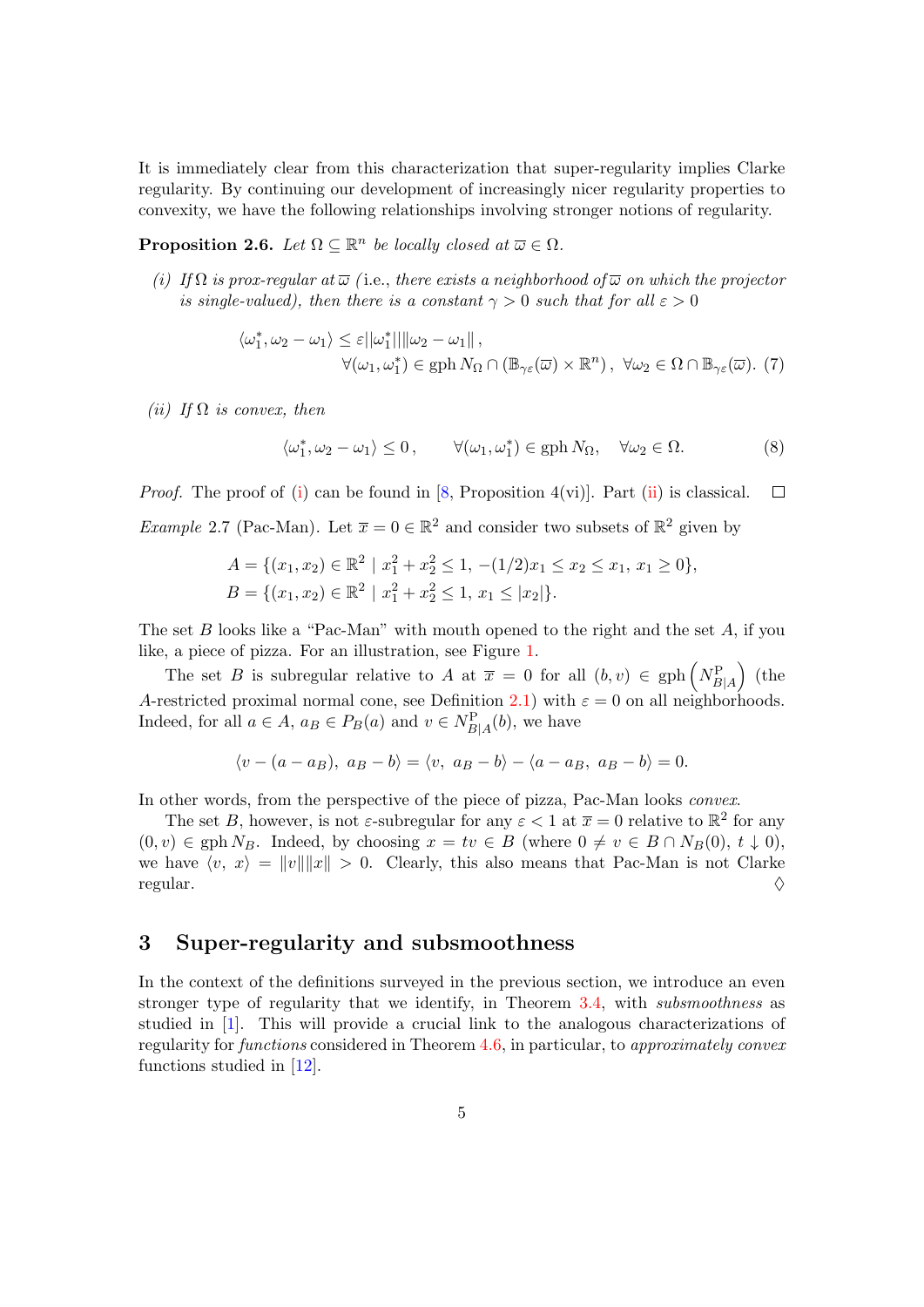<span id="page-5-1"></span>

Figure 1: An illustration of the sets in Example [2.7.](#page-4-2)

**Definition 3.1** (Clarke super-regularity). Let  $\Omega \subseteq \mathbb{R}^n$  and  $\overline{\omega} \in \Omega$ . The set  $\Omega$  is said to be Clarke super-regular at  $\overline{\omega}$  if it is locally closed at  $\overline{\omega}$  and for every  $\varepsilon > 0$  there exists  $\delta > 0$  such that for every  $(\hat{\omega}, \hat{\omega}^*) \in \text{gph } N_{\Omega}^{\text{C}} \cap (\mathbb{B}_{\delta}(\overline{\omega}) \times \mathbb{R}^n)$ , the following inequality holds

<span id="page-5-2"></span>
$$
\langle \hat{\omega}^*, \omega - \hat{\omega} \rangle \le \varepsilon ||\hat{\omega}^*|| ||\omega - \hat{\omega}||, \quad \forall \omega \in \Omega \cap \mathbb{B}_{\delta}(\overline{\omega}). \tag{9}
$$

The only difference between Clarke super-regularity and super-regularity is that, in the case of Clarke super-regularity, the key inequality above holds for all nonzero Clarke normals in a neighborhood instead holding only for limiting normals (compare [\(6\)](#page-3-5) with [\(9\)](#page-5-2)). It therefore follows that Clarke super-regularity at a point implies Clarke regularity there. Nevertheless, even this stronger notion of regularity does not imply Clarke regularity around  $\overline{\omega}$ , as the following counterexample shows.

<span id="page-5-3"></span>

Figure 2: A sketch of the function f and the sequence  $(\omega_k)$  given in Example [3.2.](#page-5-0)

<span id="page-5-0"></span>Example 3.2 (regularity only at a point). Let  $f : \mathbb{R} \to \mathbb{R}$  be the continuous, piecewise linear function (see Figure [2\)](#page-5-3) defined by

$$
f(x) := \begin{cases} 0, & \text{if } x \le 0\\ -\frac{1}{2^{k+1}}(x - \frac{1}{2^k}) - \frac{1}{3 \cdot 4^k}, & \text{if } \frac{1}{2^{k+1}} \le x \le \frac{1}{2^k} \quad (\text{for } k = 1, 2, \dots)\\ -\frac{1}{12}, & \text{if } x \ge \frac{1}{2} \end{cases}
$$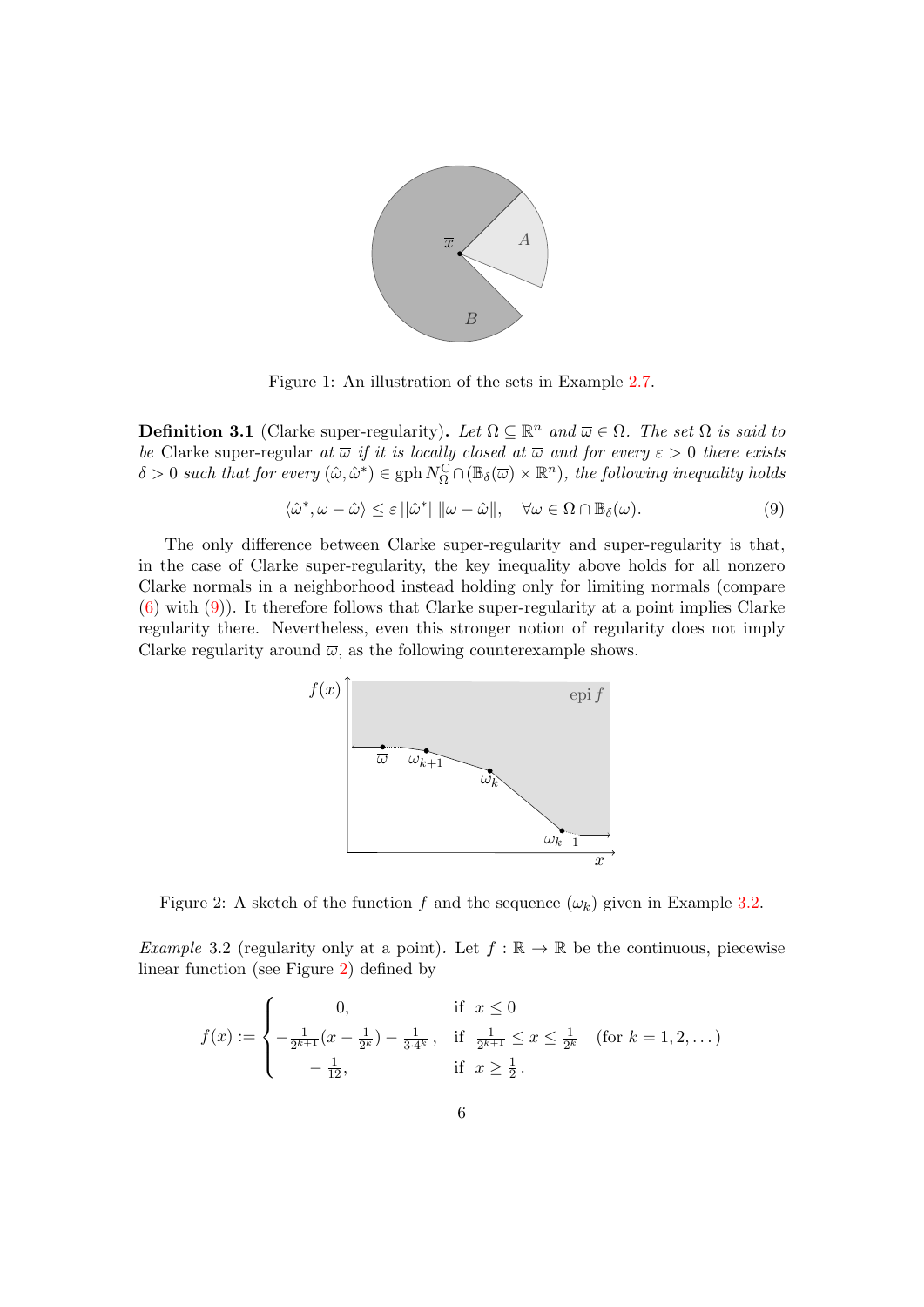Notice that

<span id="page-6-1"></span>
$$
-\frac{4}{3}x^2 \le f(x) \le -\frac{1}{3}x^2, \quad \forall x \in \left[0, \frac{1}{2}\right].
$$
 (10)

Let  $\Omega =$  epi f denote the epigraph of f. Thanks to [\(10\)](#page-6-1) it is easily seen that  $\Omega$  is Clarke regular at  $\overline{\omega} = (0,0)$  in the sense of Definition [2.3.](#page-3-0) However,  $\Omega$  is not Clarke regular at the sequence of points  $\omega_k = \left(\frac{1}{2^{k+1}}, \frac{1}{2^k}\right)$  $\frac{1}{2^k}$  converging to  $\overline{\omega}$ . Indeed, the Fréchet normal cones  $\hat{N}_{\Omega}(\omega_k)$  are reduced to  $\{0\}$  for all  $k \geq 1$ , while the corresponding limiting normal cones are given by

$$
N_{\Omega}(\omega_k) = \mathbb{R}_+ \left\{ \left( -\frac{1}{2^k}, -1 \right), \left( -\frac{1}{2^{k+1}}, -1 \right) \right\}, \quad \forall k \in \mathbb{N}.
$$

A missing link in the cascade of set regularity is subsmooth and semi-subsmooth sets, introduced and studied by Aussel, Daniilidis and Thibault in [\[1,](#page-13-1) Definitions 3.1  $\&$  3.2].

**Definition 3.3** ((Semi-)subsmooth sets). Let  $\Omega \subset \mathbb{R}^n$  be closed and let  $\overline{\omega} \in \Omega$ .

(i) The set  $\Omega$  is subsmooth at  $\overline{\omega} \in \Omega$  if, for every  $r > 0$  and  $\varepsilon > 0$ , there exists  $\delta > 0$ such that for all  $\omega_1, \omega_2 \in \mathbb{B}_{\delta}(\overline{\omega}) \cap \Omega$ , all  $\omega_1^* \in N_{\Omega}^{rC}(\omega_1)$  and all  $\omega_2^* \in N_{\Omega}^{rC}(\omega_2)$  we have:

<span id="page-6-2"></span>
$$
\langle \omega_1^* - \omega_2^*, \omega_1 - \omega_2 \rangle \ge -\varepsilon ||\omega_1 - \omega_2||. \tag{11}
$$

(ii) The set  $\Omega$  is semi-subsmooth at  $\overline{\omega}$  if, for every  $r > 0$  and  $\varepsilon > 0$ , there exists  $\delta > 0$ such that for all  $\omega \in \mathbb{B}_{\delta}(\overline{\omega}) \cap \Omega$ , all  $\omega^* \in N_{\Omega}^{rC}(\omega)$  and all  $\overline{\omega}^* \in N_{\Omega}^{rC}(\overline{\omega})$ 

$$
\langle \omega^* - \overline{\omega}^*, \omega - \overline{\omega} \rangle \ge -\varepsilon \| \omega - \overline{\omega} \|.
$$
 (12)

It is clear from the definitions that subsmoothness at a point implies semi-subsmoothness at the same point. The next theorem establishes the precise connection between sub-smoothness and Clarke super-regularity (Definition [3.1\)](#page-4-1).

<span id="page-6-0"></span>**Theorem 3.4** (characterization of subsmoothness). Let  $\Omega \subseteq \mathbb{R}^n$  be closed and nonempty.

- <span id="page-6-3"></span>(i) The set  $\Omega$  is subsmooth at  $\overline{\omega} \in \Omega$  if and only if  $\Omega$  is Clarke super-regular at  $\overline{\omega}$ .
- (ii) The set  $\Omega$  is semi-subsmooth at  $\overline{\omega} \in \Omega$  if and only if for each constant  $\varepsilon > 0$  there is a  $\delta > 0$  such that for every  $(\overline{\omega}, \overline{\omega}^*) \in \text{gph } N_{\Omega}^{\text{C}}$

$$
\langle \overline{\omega}^*, \omega - \overline{\omega} \rangle \le \varepsilon ||\overline{\omega}^*|| ||\omega - \overline{\omega}||, \quad \forall \omega \in \Omega \cap \mathbb{B}_{\delta}(\overline{\omega})
$$

and for all  $(\omega, \omega^*) \in \text{gph } N_{\Omega}^{\mathcal{C}} \cap (\mathbb{B}_{\delta}(\overline{\omega}) \times \mathbb{R}^n)$ ,

$$
\langle \omega^*, \overline{\omega} - \omega \rangle \leq \varepsilon ||\omega^*|| ||\overline{\omega} - \omega||.
$$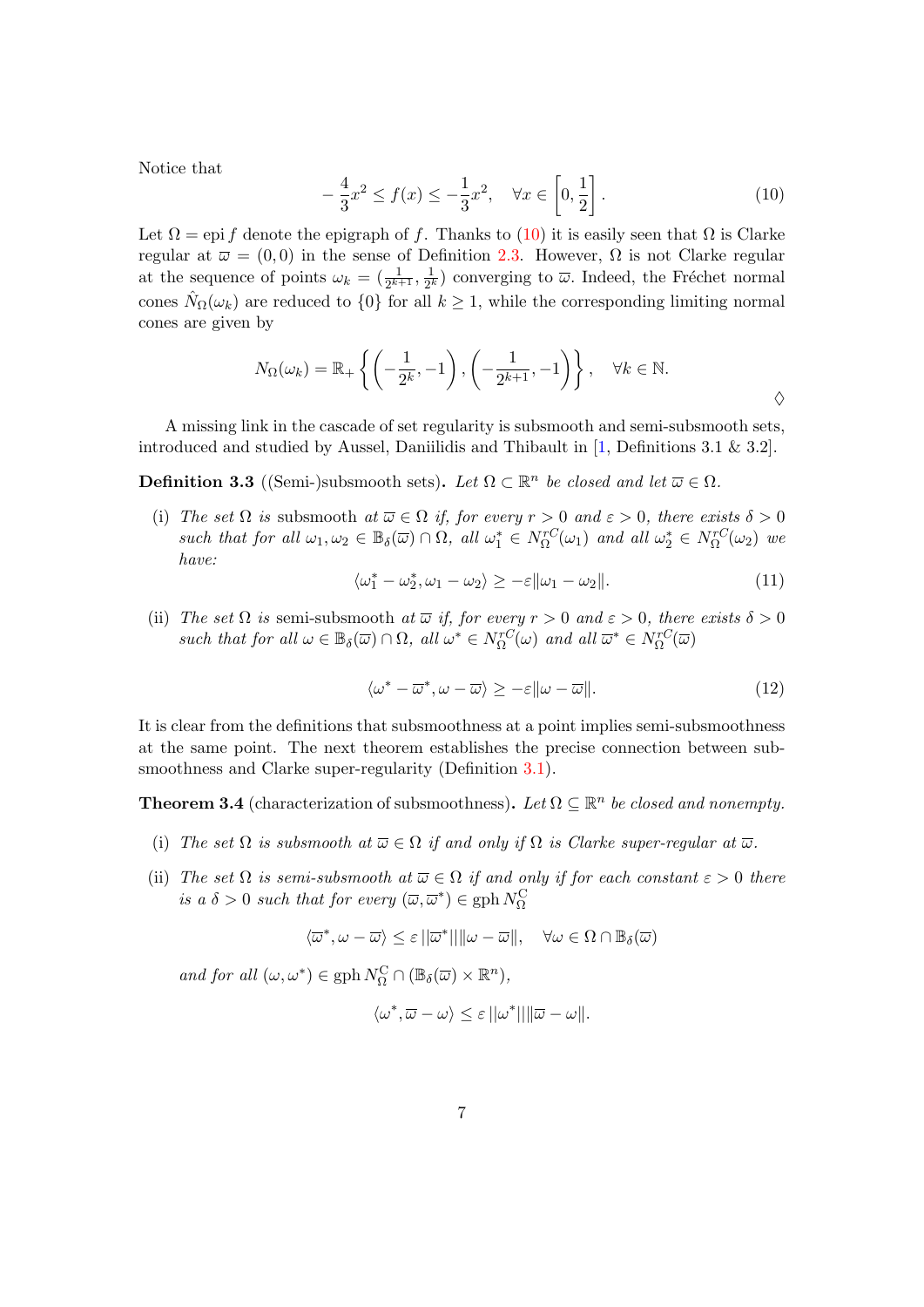*Proof.* (i). Assume  $\Omega$  is subsmooth at  $\overline{\omega} \in \Omega$  and fix an  $\varepsilon > 0$ . Set  $r = 1$  and let  $\delta > 0$  be given by the definition of subsmoothness. Then for every  $\omega_1, \omega_2 \in \Omega \cap \mathbb{B}_{\delta}(\overline{\omega})$  and  $\omega_2^* \in$  $N_{\Omega}^{\text{C}}(\omega_2) \setminus \{0\}$ , applying [\(11\)](#page-6-2) for  $\omega_1^* = 0 \in N_{\Omega}^{(r=1)C}$  $\Omega_{\Omega}^{(r=1)C}(\omega_1)$  and  $||\omega_2^*||^{-1}\omega_2^* \in N_{\Omega}^{(r=1)C}$  $\Omega^{(1-1)\circ}(\omega_2)$  we deduce [\(9\)](#page-5-2). The same argument applies in the case that  $\omega_2^* = 0$  and  $\omega_1^* \neq 0$ . If both  $\omega_1^* = \omega_2^* = 0$ , then the required inequality holds trivially.

Let us now assume that  $\Omega$  is Clarke super-regular at  $\overline{\omega}$  and fix  $r > 0$  and  $\varepsilon > 0$ . Let  $\delta > 0$  be given by the definition of Clarke super-regularity corresponding to  $\varepsilon' = \varepsilon/2r$ and let  $\omega_1, \omega_2 \in \mathbb{B}_{\delta}(\overline{\omega}) \cap \Omega$ ,  $\omega_1^* \in N_{\Omega}^{\text{rC}}(\omega_1)$  and  $\omega_2^* \in N_{\Omega}^{\text{rC}}(\omega_2)$ . It follows from [\(9\)](#page-5-2) that

$$
\langle \omega_1^*, \omega_1 - \omega_2 \rangle \ge -\frac{\varepsilon}{2r} ||\omega_1^*|| ||\omega_1 - \omega_2|| \ge -\frac{\varepsilon}{2} ||\omega_1 - \omega_2||
$$
  
and  

$$
\langle -\omega_2^*, \omega_1 - \omega_2 \rangle \ge -\frac{\varepsilon}{2r} ||\omega_2^*|| ||\omega_1 - \omega_2|| \ge -\frac{\varepsilon}{2} ||\omega_1 - \omega_2||.
$$

We conclude by adding the above inequalities.

Part (ii) is nearly identical and the proof is omitted.

The following corollary utilizes Theorem [3.4](#page-6-0) to summarize the relations between various notions of regularity for sets, the weakest of these being the weakest known regularity assumption under which local convergence of alternating projections has been established [\[15,](#page-14-0) Theorem 3.3.5].

**Corollary 3.5.** Let  $\Omega \subseteq \mathbb{R}^n$  be closed, let  $\overline{\omega} \in \Omega$  and consider the following assertions.

- <span id="page-7-0"></span>(i)  $\Omega$  is prox-regular at  $\overline{\omega}$ .
- <span id="page-7-1"></span>(ii)  $\Omega$  is subsmooth at  $\overline{\omega}$ .
- <span id="page-7-2"></span>(iii)  $\Omega$  is Clarke super-regular at  $\omega$ .
- <span id="page-7-3"></span>(iv)  $\Omega$  is (limiting) super-regular at  $\omega$ .
- <span id="page-7-4"></span>(v)  $\Omega$  is Clarke regular at  $\omega$ .
- <span id="page-7-5"></span>(vi)  $\Omega$  is subregular at  $\omega$  relative to some nonempty  $\Lambda \subset \mathbb{R}^n$  for all  $(\omega, \omega^*) \in V$  $\text{gph}\,N_{\Omega}^{\text{P}}$ .
- Then [\(i\)](#page-7-0)  $\implies$  [\(ii\)](#page-7-1)  $\iff$  [\(iii\)](#page-7-2)  $\implies$  [\(iv\)](#page-7-3)  $\implies$  [\(v\)](#page-7-4)  $\implies$  [\(vi\)](#page-7-5).

*Proof.* [\(i\)](#page-7-0)  $\implies$  [\(ii\)](#page-7-1): This was shown in [\[1,](#page-13-1) Proposition 3.4(ii)]. (ii)  $\iff$  [\(iii\)](#page-7-2): This is Theorem [3.4\(](#page-6-0)[i\)](#page-6-3). [\(iii\)](#page-7-2)  $\implies$  [\(iv\)](#page-7-3)  $\implies$  [\(v\)](#page-7-4)  $\implies$  [\(vi\)](#page-7-5): These implications follow from the definitions.  $\Box$ 

Remark 3.6 (amenablility). A further regularity between convexity and prox-regularity is amenability  $[14,$  Definition 10.23. This was shown in  $[13,$  Corollary 2.12 to imply prox-regularity. Amenability plays a larger role in the analysis of functions and is defined precisely in this context below.  $\Diamond$ 

 $\Box$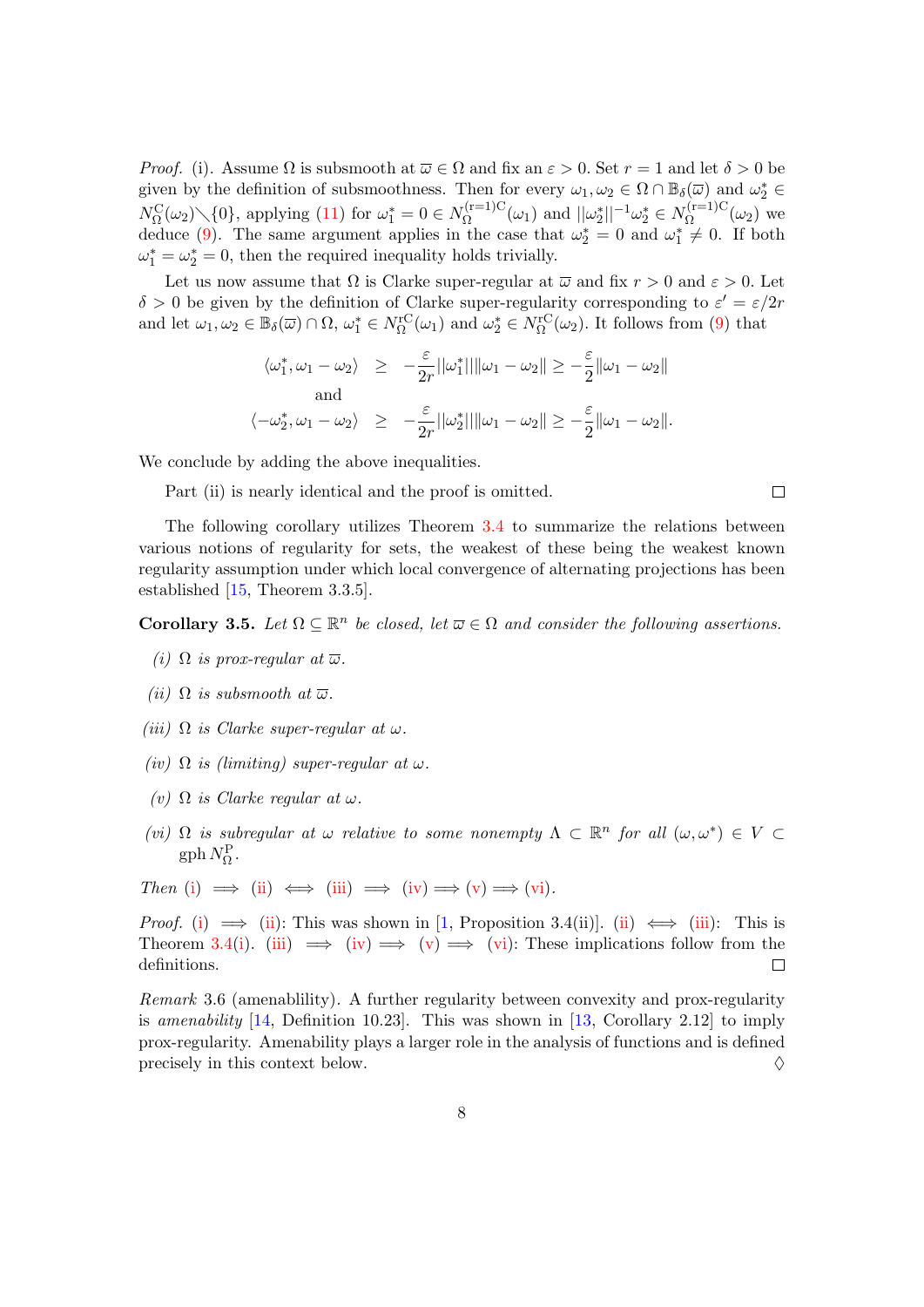### <span id="page-8-0"></span>4 Regularity of functions

The extension of the above notions of set regularity to analogous notions for functions typically passes through the epigraphs. Given a function  $f : \mathbb{R}^n \to [-\infty, +\infty]$ , recall that its *domain* is dom  $f := \{x \in \mathbb{R}^n : f(x) < +\infty\}$  and its *epigraph* is

$$
epi f := \{ (x, \alpha) \in \mathbb{R}^n \times \mathbb{R} : f(x) \le \alpha \}.
$$

The *subdifferential* of a function at a point  $\bar{x}$  can be defined in terms of the normal cone to its epigraph at  $(\overline{x}, f(\overline{x}))$ . Let  $f : \mathbb{R}^n \to (-\infty, +\infty]$  and let  $\overline{x} \in \text{dom } f$ . The proximal subdifferential of f at  $\bar{x}$  is defined by

<span id="page-8-1"></span>
$$
\partial^{\mathcal{P}} f(\overline{x}) = \{ v \in \mathbb{R}^n : (v, -1) \in N^{\mathcal{P}}_{\text{epi } f}((\overline{x}, f(\overline{x}))) \}. \tag{13}
$$

The Fréchet (resp. limiting, Clarke) subdifferential, denoted  $\hat{\partial} f(\overline{x})$  (resp.  $\partial f(\overline{x}), \partial^C f(\overline{x})$ ), is defined analogously by replacing normal cone  $N_{\text{epi }f}^{\text{P}}(\overline{\omega})$  with  $\hat{N}_{\text{epi }f}(\overline{\omega})$  (resp.  $N_{\text{epi }f}(\overline{\omega})$ ),  $N_{\text{epi }f}^{\text{C}}(\overline{\omega})$  in [\(13\)](#page-8-1) where  $\overline{\omega} = (\overline{x}, f(\overline{x}))$ . The horizon and Clarke horizon subdifferentials at  $\bar{x}$  are defined, respectively, by

$$
\partial_{\infty} f(\overline{x}) = \{ v \in \mathbb{R}^n : (v, 0) \in N_{\text{epi} f}((\overline{x}, f(\overline{x}))) \},
$$
  

$$
\partial^{\mathcal{C}}_{\infty} f(\overline{x}) = \{ v \in \mathbb{R}^n : (v, 0) \in N_{\text{epi} f}^{\mathcal{C}}((\overline{x}, f(\overline{x}))) \}.
$$

In what follows, we define regularity of functions in terms of the regularity of their epigraphs. We refer to a regularity defined in such a way as epi-regularity.

<span id="page-8-2"></span>**Definition 4.1** (epi-regular functions). Let  $f : \mathbb{R}^n \to (-\infty, +\infty], \overline{x} \in \text{dom } f, \Lambda \subseteq$ dom f, and  $(\overline{y}, \overline{v}) \in \text{gph }\partial f \cup \text{gph }\partial_{\infty} f$ .

- (i) f is said to be  $\varepsilon$ -epi-subregular at  $\overline{x} \in$  dom f relative to  $\Lambda \subseteq$  dom f for  $(\overline{y}, \overline{v})$ whenever epi f is  $\varepsilon$ -subregular at  $(\overline{x}, f(\overline{x}))$  relative to  $\{(x, \alpha) \in \text{epi } f \mid x \in \Lambda\}$  for  $((\overline{y}, f(\overline{y})),(\overline{v}, e))$  with  $e = -1$  when  $\overline{v} \in \partial f(\overline{y})$  and  $e = 0$  when  $\overline{v} \in \partial_{\infty} f(\overline{y})$ .
- (ii) f is said to be epi-subregular at  $\bar{x}$  relative to  $\Lambda \subseteq$  dom f for  $(\bar{y}, \bar{v})$  whenever epi f is subregular at  $(\overline{x}, f(\overline{x}))$  relative to  $\{(x, \alpha) \in$  epi  $f \mid x \in \Lambda\}$  for  $((\overline{y}, f(\overline{y})),(\overline{v}, e))$ with  $e = -1$  when  $\overline{v} \in \partial f(\overline{y})$  and  $e = 0$  when  $\overline{v} \in \partial_{\infty} f(\overline{y})$ .
- (iii) f is said to be epi-Clarke regular at  $\bar{x}$  whenever epi f is Clarke regular at  $(\bar{x}, f(\bar{x}))$ . Similarly, the function is said to be epi-Clarke super-regular (resp. epi-super-regular, epi-prox-regular) at  $\bar{x}$  whenever its epigraph is Clarke super-regular (resp. superregular, or prox-regular) at  $(\overline{x}, f(\overline{x}))$ .

Recent work [\[2,](#page-13-10) [4\]](#page-13-11) makes use of the directional regularity (in particular Lipschitz regularity) of functions or their gradients. The next example illustrates how this fits naturally into our framework.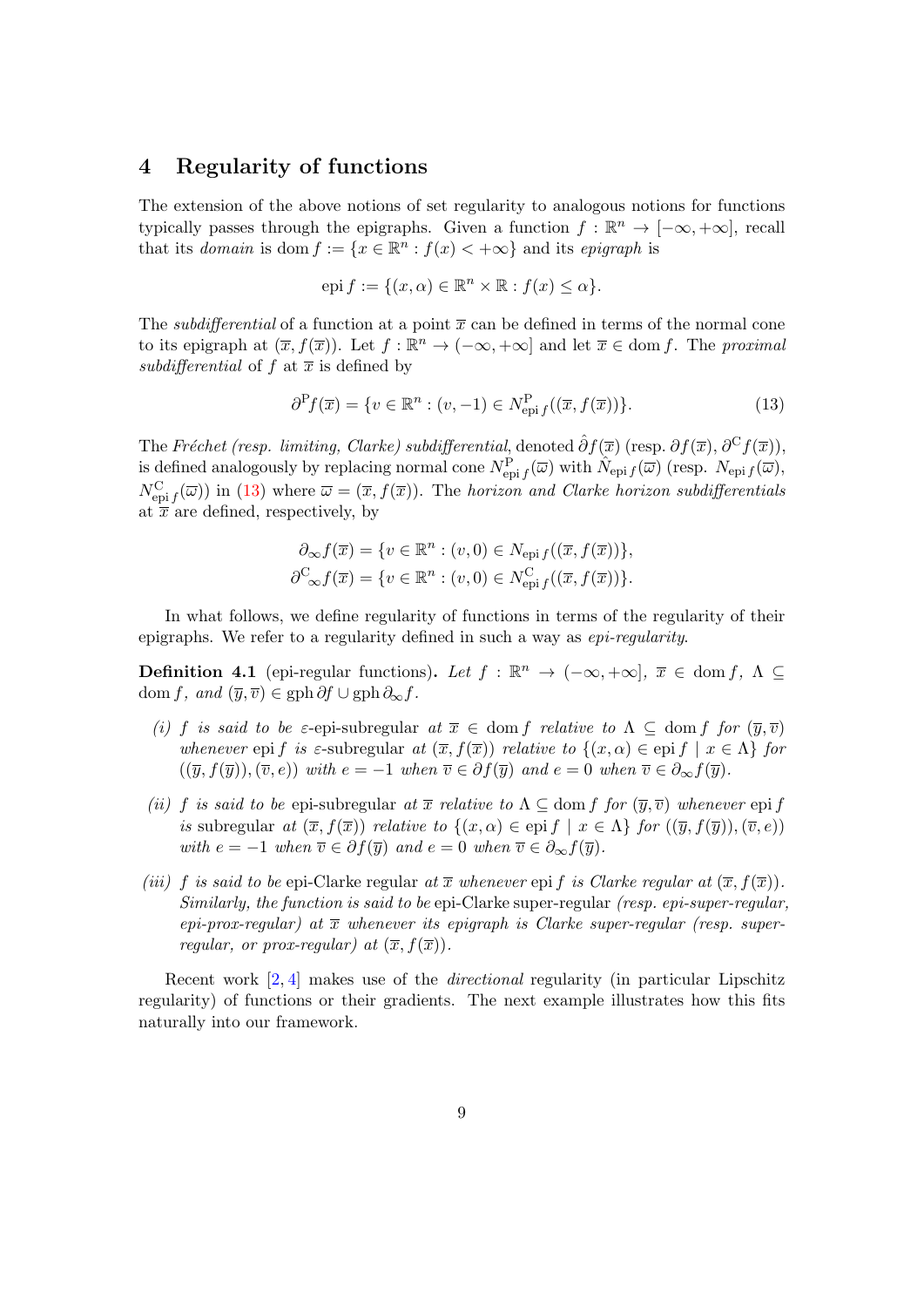Example 4.2. The negative absolute value function  $f(x) = -|x|$  is the classroom example of a function that is not Clarke regular at  $x = 0$ . It is, however, epi-subregular relative to  $\mathbb{R}_+$  at  $x = 0$  for the subgradient  $v = -1$  with  $\varepsilon = 0$  on the neighborhood  $U = \mathbb{R}$  for the same reason that the Pac-Man of Example  $2.7$  is subregular relative to A at the origin for elements in the graph of the A-restricted proximal normal cone. Simply stated, the function looks convex – it's linear – when restricted to the positive orthant. In contrast, the function f is not  $\varepsilon$ -epi-subregular at  $x = 0$  relative to R, again, for the same reason why the Pac-Man of Example [2.7](#page-4-2) is not  $\varepsilon$ -subregular at the origin relative to  $\mathbb{R}^2$  $\Diamond$ 

In a subsequent section, we develop an equivalent, though more elementary, characterizations of these regularities of functions defined in Definition [4.1.](#page-8-2)

#### <span id="page-9-5"></span>4.1 Lipschitz continuous functions

In this section, we consider the class of locally Lipschitz functions, which allows us to avoid the horizon subdifferential (since this is always  $\{0\}$  for Lipschitz functions). Recall that a set  $\Omega$  is called *epi-Lipschitz* at  $\overline{\omega} \in \Omega$  if it can be represented near  $\overline{\omega}$  as the epigraph of a Lipschitz continuous function. Such a function is called a locally Lipschitz *representation* of  $\Omega$  at  $\overline{\omega}$ .

The following notion of approximately convex functions was introduced by Ngai, Luc and Thera [\[12\]](#page-13-2) and turns out to fit naturally within our framework.

**Definition 4.3** (approximate convexity). A function  $f : \mathbb{R}^n \to (-\infty, +\infty]$  is said to be approximately convex at  $\overline{x} \in \mathbb{R}^n$  if for every  $\varepsilon > 0$  there exists  $\delta > 0$  such that

$$
(\forall x, y \in \mathbb{B}_{\delta}(\overline{x}))(\forall t \in ]0,1[):
$$
  

$$
f(tx+(1-t)y) \le tf(x)+(1-t)f(y)+\varepsilon t(1-t)||x-y||.
$$

Daniilidis and Georgiev [\[5\]](#page-13-12) and subsequently Aussel, Daniilidis and Thibault [\[1,](#page-13-1) Theorem 4.14] showed the connection between approximately convex functions and subsmooth sets. Using our results in the previous section, we are able to provide the following extension of their characterization. In what follows, set  $\omega = (x, t) \in \mathbb{R}^n \times \mathbb{R}$ and denote by  $\pi(\omega) = x$  its projection onto  $\mathbb{R}^n$ .

<span id="page-9-4"></span>**Proposition 4.4** (subsmoothness of Lipschitz epigraphs). Let  $\Omega$  be an epi-Lipschitz subset of  $\mathbb{R}^{n+1}$  and let  $\overline{\omega} \in \text{bdry}\Omega$ . Then the following statements are equivalent:

- <span id="page-9-0"></span>(i)  $\Omega$  is Clarke super-regular at  $\overline{\omega}$ .
- <span id="page-9-1"></span>(ii)  $\Omega$  is subsmooth at  $\overline{\omega}$ .
- <span id="page-9-2"></span>(iii) every locally Lipschitz representation f of  $\Omega$  at  $\overline{\omega}$  is approximately convex at  $\pi(\overline{\omega})$ .
- <span id="page-9-3"></span>(iv) some locally Lipschitz representation f of  $\Omega$  at  $\overline{\omega}$  is approximately convex at  $\pi(\overline{\omega})$ .

*Proof.* The equivalence of [\(i\)](#page-6-3) and [\(ii\)](#page-9-1) follows from Theorem  $3.4(i)$  $3.4(i)$ . This equivalence does not require  $\Omega$  to be epi-Lipschitz. The equivalence of [\(ii\)](#page-9-1), [\(iii\)](#page-9-2) and [\(iv\)](#page-9-3) was established in [\[1,](#page-13-1) Theorem 4.14].  $\Box$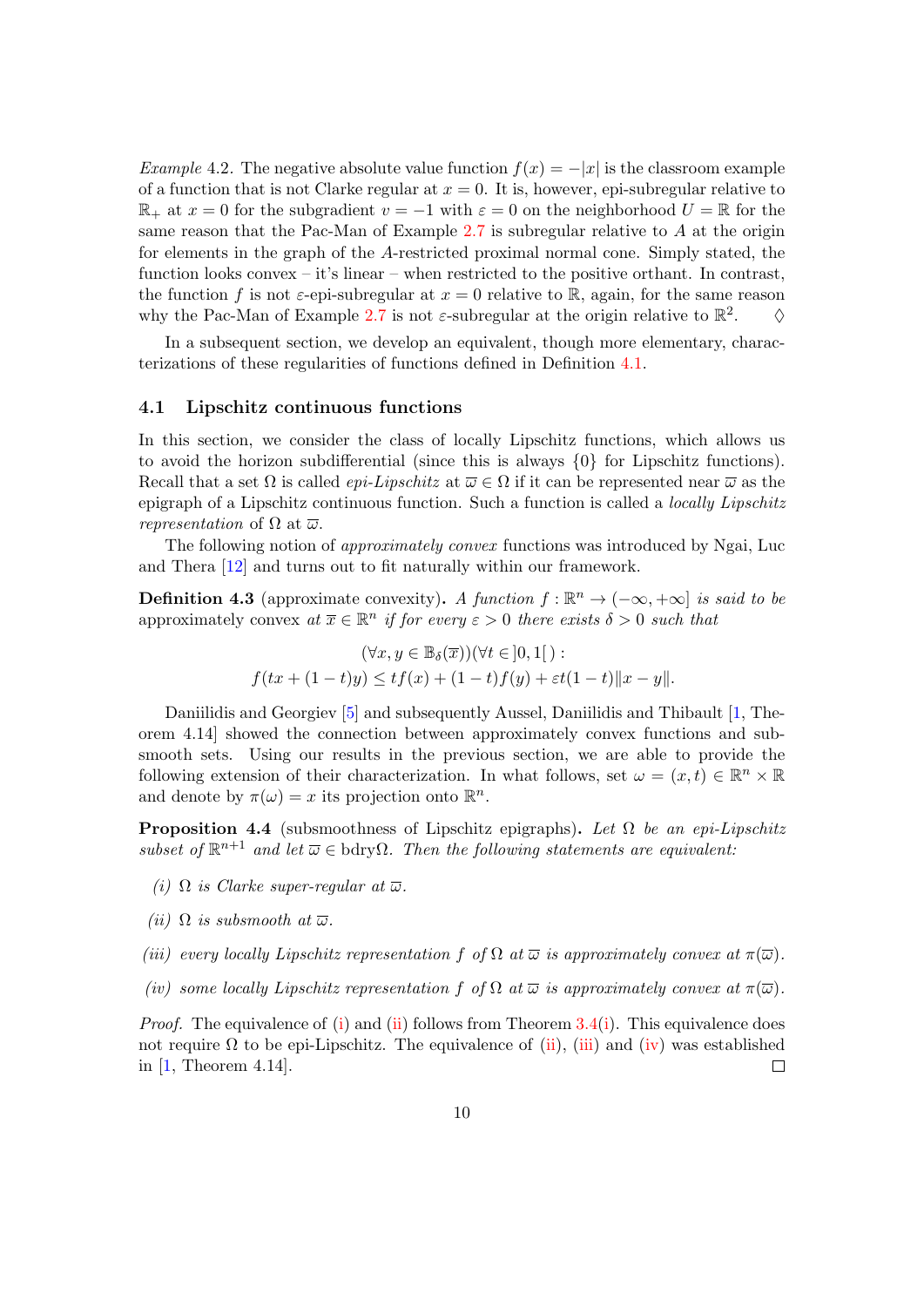Remark 4.5. The equivalences in Proposition [4.4](#page-9-4) actually hold in the Hilbert space setting without any changes. In fact, the equivalence of  $(ii)-(iv)$  $(ii)-(iv)$  $(ii)-(iv)$  remains true in Banach spaces [\[1,](#page-13-1) Theorem 4.14].  $\diamond$ 

The following characterization extends [\[5,](#page-13-12) Theorem 2].

<span id="page-10-0"></span>**Theorem 4.6** (characterizations of aproximate convexity). Let  $f : \mathbb{R}^n \to \mathbb{R}$  be locally Lipschitz on  $\mathbb{R}^n$  and let  $\overline{x} \in \mathbb{R}^n$ . Then the following are equivalent.

- <span id="page-10-1"></span>(i) epi f is Clarke super-regular at  $(\overline{x}, f(\overline{x}))$ .
- <span id="page-10-2"></span>(ii) f is approximately convex at  $\overline{x}$ .
- <span id="page-10-3"></span>(iii) For every  $\varepsilon > 0$ , there exists a  $\delta > 0$  such that

$$
(\forall x, y \in \mathbb{B}_{\delta}(\overline{x}))(\forall v \in \partial^{\mathcal{C}} f(x)) \qquad f(y) - f(x) \ge \langle v, y - x \rangle - \varepsilon \|y - x\|.
$$

<span id="page-10-4"></span>(iv)  $\partial f$  is submonotone [\[5,](#page-13-12) Definition  $\gamma$ ] at  $x_0$ , that is, for every  $\varepsilon > 0$  there is a  $\delta > 0$ such that for all  $x_1, x_2 \in \mathbb{B}_{\delta}(x_0) \cap \text{dom }\partial f$ , and all  $x_i^* \in \partial f(x_i)$   $(i = 1, 2)$ , one has

$$
\langle x_1^* - x_2^*, \ x_1 - x_2 \rangle \ge -\varepsilon \|x_1 - x_2\|.
$$
 (14)

*Proof.* [\(i\)](#page-10-1)  $\iff$  [\(ii\)](#page-10-2): Since f is locally Lipschitz at  $\overline{x}$ , it is trivially a local Lipschitz representation of  $\Omega =$  epi f at  $\overline{\omega} = (\overline{x}, f(\overline{x})) \in \Omega$ . The result thus follows from Proposition [4.4.](#page-9-4) [\(ii\)](#page-10-2)  $\iff$  [\(iii\)](#page-10-3)  $\iff$  [\(iv\)](#page-10-4): This is [\[5,](#page-13-12) Theorem 2].  $\Box$ 

As corollary of the above theorem, we deduce the following sufficient condition for Clarke super-regularity of the epigraph.

**Corollary 4.7.** Let  $f : \mathbb{R}^n \to \mathbb{R}$  be lower semicontinuous (lsc) and approximately convex. Then epi f is Clarke super-regular at every  $(\overline{x}, f(\overline{x})) \in$ epi f.

Proof. As a proper, lsc, approximately convex function is locally Lipschitz at each point in the interior of its domain [\[12,](#page-13-2) Proposition 3.2] and dom  $f = \mathbb{R}^n$ , the result follows from Theorem [4.6.](#page-10-0)  $\Box$ 

Example 4.8 (Clarke super-regularity does not imply approximate convexity). Consider the counting function  $f : \mathbb{R}^n \to \{0, 1, \ldots, n\}$  defined by

$$
f(x) = ||x||_0 := \sum_{j=1}^n |\text{sign}(x_j)|, \quad \text{where} \quad \text{sign}(t) := \begin{cases} -1, & \text{for } t < 0 \\ 0, & \text{for } t = 0 \\ +1, & \text{for } t > 0 \end{cases}
$$

This function is lower semicontinuous and Clarke epi-super-regular almost everywhere, but not locally Lipschitz at x whenever  $||x||_0 < n$ . In fact, f is actually discontinuous at all such points. Indeed, the epigraph of  $f$  is *locally convex* almost everywhere and, in particular, at any point  $(x, \alpha)$  with  $\alpha > f(x)$ . At the point  $(x, f(x))$  however, the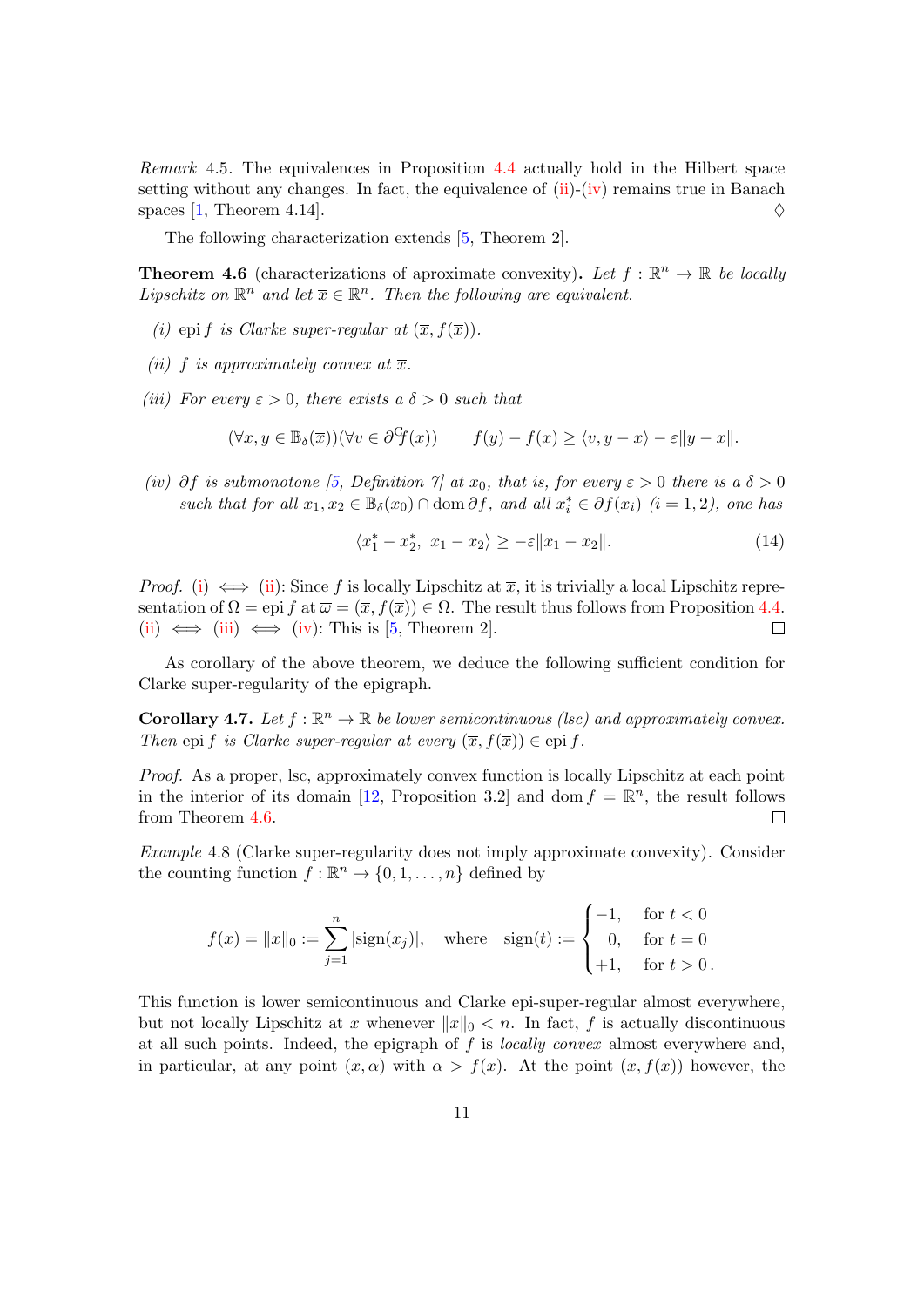epigraph is not even Clarke regular when  $||x||_0 < n$ . Conversely, if x is any point with  $||x||_0 = n$ , then the counting function is locally constant and so in fact locally convex. These observations agree nicely with those in [\[9\]](#page-13-13), namely, that the rank function (a generalizaton of the counting function) is subdifferentially regular everywhere  $(i.e.,$  all the various subdifferentials coincide) with  $0 \in \partial ||x||_0$  for all  $x \in \mathbb{R}^n$ .  $\Diamond$ 

#### 4.2 Non-Lipschitzian functions

In this section, we collect results which hold true without assuming local Lipschitz continuity. In order to state the following proposition, recall that an extended real-valued function f is strongly amenable at  $\bar{x}$  if  $f(\bar{x})$  is finite and there exists an open neighborhood U of  $\bar{x}$  on which f has a representation as a composite  $g \circ F$  with F of class  $\mathcal{C}^2$ and g a proper, lsc, convex function on  $\mathbb{R}^n$ .

**Proposition 4.9.** Let  $f : \mathbb{R}^n \to (-\infty, +\infty]$  and consider the following assertions.

- <span id="page-11-0"></span>(i) f is strongly amenable at  $\overline{x}$ .
- <span id="page-11-1"></span>(ii) f is prox-regular at  $\overline{x}$ .
- <span id="page-11-2"></span>(iii) epi f is Clarke super-regular at  $(\overline{x}, f(\overline{x}))$ .

Then: [\(i\)](#page-11-0)  $\implies$  [\(ii\)](#page-11-1)  $\implies$  [\(iii\)](#page-11-2).

Proof. The fact that strong amenability implies prox-regularity is discussed in [\[13,](#page-13-9) Proposition 2.5. To see that [\(ii\)](#page-11-1) implies [\(iii\)](#page-11-2), suppose f is prox-regular at  $\bar{x}$ . Then epi f is prox-regular at  $(\bar{x}, f(\bar{x}))$  by [\[13,](#page-13-9) Theorem 3.5] and hence Clarke super-regular at  $(\overline{x}, f(\overline{x}))$  by Theorem [3.4.](#page-6-0)  $\Box$ 

To conclude, we establish a primal characterization of epi-subregularity analogous to the characterization of Clarke epi-super-regularity in Theorem [4.6.](#page-10-0) It is worth noting that, unlike the results in Section [4.1,](#page-9-5) this characterization includes the possibly of horizon normals. In what follows, we denote the epigraph of a function f restricted to a subset  $\Lambda \subset \text{dom } f$  by  $epi(f_\Lambda) := \{ (x, \alpha) \in epif \mid x \in \Lambda \}.$ 

**Proposition 4.10.** Consider a function  $f : \mathbb{R}^n \to (-\infty, +\infty]$ , let  $\overline{x} \in \text{dom } f$  and let  $(\overline{x}, \overline{v}) \in \text{gph } \partial^C f \cup \text{gph } \partial^C_{\infty} f$ . Then the following assertions hold.

<span id="page-11-5"></span>(i) f has an  $\varepsilon$ -subregular epigraph at  $\overline{x} \in$  dom f relative to  $\Lambda \subseteq$  dom f for  $(\overline{x}, \overline{v})$  if and only if there is a neighborhood U of  $(\overline{x}, f(\overline{x}))$  such that, for all  $(x, \alpha) \in$ epi $(f_{\Lambda}) \cap U$ , one of the following two inequalities holds:

$$
f(\overline{x}) + \langle \overline{v}, x - \overline{x} \rangle \le \alpha + \varepsilon ||\overline{v}|| ||x - \overline{x}|| \left( \left( 1 + ||\overline{v}||^{-2} \right) \left( 1 + |\alpha - f(\overline{x})|^2 ||x - \overline{x}||^{-2} \right) \right)^{1/2},\tag{15a}
$$

<span id="page-11-4"></span><span id="page-11-3"></span>
$$
\langle \overline{v}, x - \overline{x} \rangle \le \varepsilon ||\overline{v}|| ||x - \overline{x}|| \left( 1 + |\alpha - f(\overline{x})|^2 ||x - \overline{x}||^{-2} \right)^{\frac{1}{2}}.
$$
 (15b)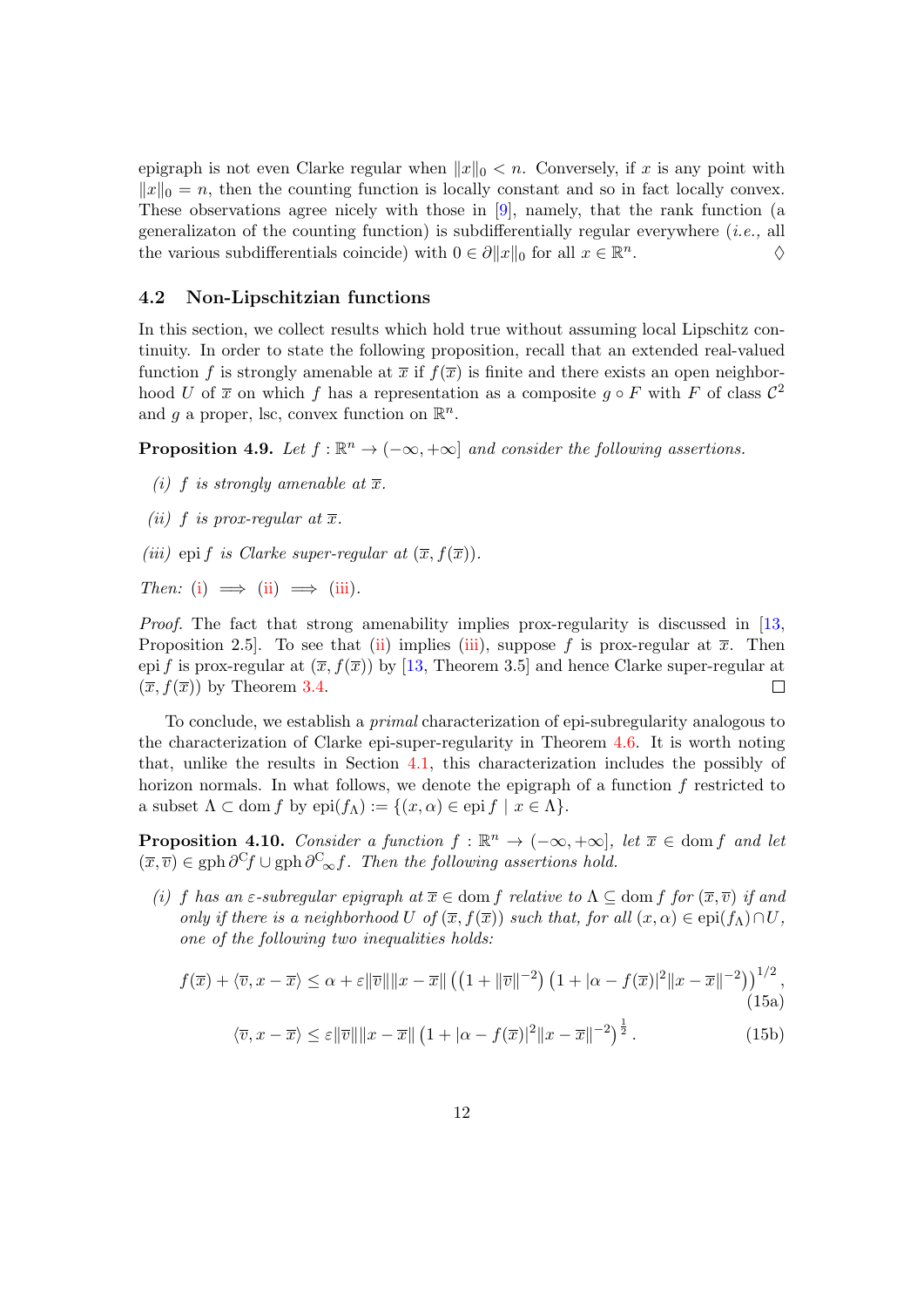<span id="page-12-0"></span>(ii) f is epi-subregular at  $\overline{x} \in$  dom f for  $(\overline{x}, \overline{v})$  relative to  $\Lambda \subseteq$  dom f if and only if for all  $\varepsilon > 0$  there is a neighborhood (depending on  $\varepsilon$ ) of  $(\overline{x}, f(\overline{x}))$  such that, for all  $(x, \alpha) \in \text{epi}(f_{\Lambda}) \cap U$ , either [\(15a\)](#page-11-3) or [\(15b\)](#page-11-4) holds.

Proof. [\(i\)](#page-11-5): First observe that since

$$
N_{\text{epi }f}(\overline{x}) \supseteq \{ (v, -1) \mid v \in \partial f(\overline{x}) \} \cup \{ (v, 0) \mid v \in \partial_{\infty} f(\overline{x}) \}, \text{ and}
$$
  

$$
N_{\text{epi }f}^{\text{C}}(\overline{x}) \supseteq \{ (v, -1) \mid v \in \partial^{\text{C}} f(\overline{x}) \} \cup \{ (v, 0) \mid v \in \partial_{\infty}^{\text{C}} f(\overline{x}) \},
$$

any point  $(\overline{x}, \overline{v}) \in \text{gph }\partial f \cup \text{gph }\partial_{\infty} f$  corresponds to either a normal vector of the form  $(\overline{v}, -1)$  or a horizon normal of the form  $(\overline{v}, 0)$ . Suppose first that f is  $\varepsilon$ -epi-subregular at  $\bar{x}$  relative to  $\Lambda \subset \text{dom } f$  for  $(\bar{v}, \bar{x}) \in \text{gph }\partial^C f$  with neighborhood  $U'$  of  $\bar{x}$ . Then epi f is  $\varepsilon$ -subregular at  $(\overline{x}, f(\overline{x}))$  relative to epi $(f_{\Lambda})$  for  $(\overline{v}, -1) \in N_{\text{epi} f}^{\text{C}}(\overline{x}, f(\overline{x}))$  with constant  $\varepsilon$  and neighborhood U of  $(\overline{x}, f(\overline{x}))$  in [\(3\)](#page-3-2). Thus, for all  $(x, \alpha) \in epi(f_{\Lambda}) \cap U$ , we have

$$
\langle (\overline{v}, -1), (x, \alpha) - (\overline{x}, f(\overline{x})) \rangle \le \varepsilon ||(\overline{v}, -1)|| ||(x, \alpha) - (\overline{x}, f(\overline{x}))||
$$
  
\n
$$
\iff \langle \overline{v}, x - \overline{x} \rangle - \alpha + f(\overline{x}) \le \varepsilon (||\overline{v}||^2 + 1)^{1/2} (||x - \overline{x}||^2 + (\alpha - f(\overline{x}))^2)^{\frac{1}{2}}
$$
  
\n
$$
= \varepsilon ||\overline{v}|| ||x - \overline{x}|| (1 + ||\overline{v}||^{-2})^{\frac{1}{2}} (1 + (\alpha - f(\overline{x}))^2 ||x - \overline{x}||^{-2})^{\frac{1}{2}},
$$

from which the claim follows.

The only other case to consider is that f is  $\varepsilon$ -epi-subregular at  $\overline{x}$  relative to  $\Lambda \subset \text{dom } f$ for  $\overline{v} \in \partial^{\mathcal{C}}_{\infty}f(\overline{x})$  with constant  $\varepsilon$  and neighborhood U' of  $\overline{x}$ . In this case, epi f is  $\varepsilon$ subregular at  $(\overline{x}, f(\overline{x}))$  relative to epi $(f_A)$  for  $(\overline{v}, 0) \in N_{epi}^C$ ,  $(\overline{x}, f(\overline{x}))$  with constant  $\varepsilon$  and neighborhood U of  $(\overline{x}, f(\overline{x}))$  in [\(3\)](#page-3-2). Thus, for all  $(x, \alpha) \in$ epi $(f_{\Lambda}) \cap U$ , we have

$$
\langle (\overline{v}, 0), (x, \alpha) - (\overline{x}, f(\overline{x})) \rangle \le \varepsilon ||(\overline{v}, 0)|| ||(x, \alpha) - (\overline{x}, f(\overline{x}))||
$$
  
\n
$$
\Leftrightarrow \qquad \langle \overline{v}, x - \overline{x} \rangle \le \varepsilon ||\overline{v}|| (||x - \overline{x}||^2 + (\alpha - f(\overline{x}))^2)^{1/2}
$$
  
\n
$$
\Leftrightarrow \qquad \langle \overline{v}, x - \overline{x} \rangle \le \varepsilon ||\overline{v}|| ||x - \overline{x}|| (1 + (\alpha - f(\overline{x}))^2 ||x - \overline{x}||^{-2})^{1/2},
$$

which completes the proof of  $(i)$ .

[\(ii\)](#page-12-0): Follows immediately from the definition.

 $\Box$ 

Remark 4.11 (indicator functions of subregular sets). When  $f = \iota_{\Omega}$  for a closed set  $\Omega$ the various subdifferentials coincide with the respective normal cones to  $\Omega$ . In this case, inequality [\(15b\)](#page-11-4) subsumes [\(15a\)](#page-11-3) since all subgradients are also horizon subgradients and  $(15b)$  reduces to  $(3)$  in agreement with the corresponding notions of regularity of sets.

Acknowledgments. The research of AD has been supported by the grants AFB170001 (CMM) & FONDECYT 1171854 (Chile) and MTM2014-59179-C2-1-P (MINECO of Spain). The research of DRL was supported in part by DFG Grant SFB755 and DFG Grant GRK2088. The research of MKT was supported in part by a post-doctoral fellowship from the Alexander von Humboldt Foundation.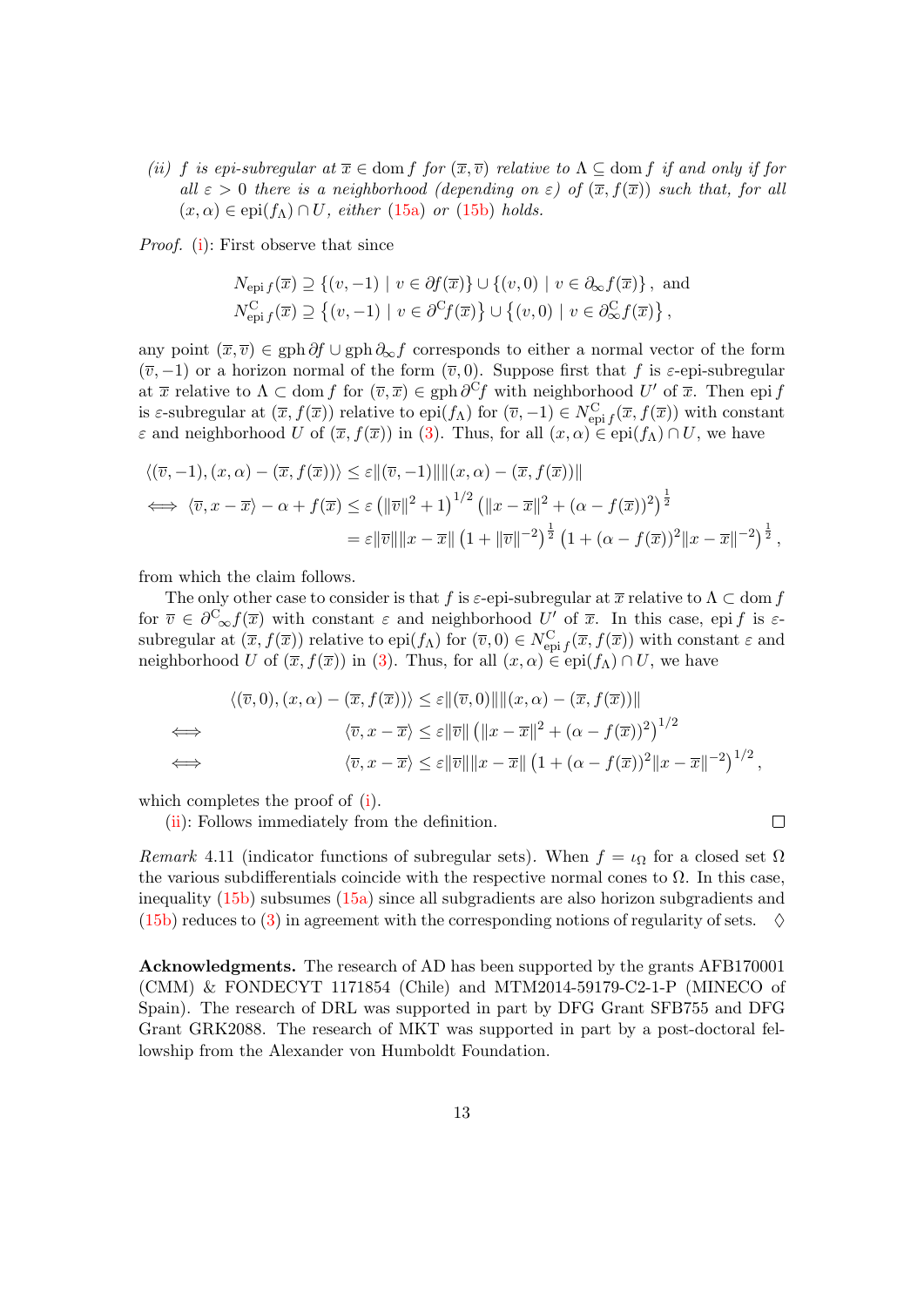### References

- <span id="page-13-1"></span>[1] D. Aussel, A. Daniilidis, and L. Thibault. Subsmooth sets: functional characterizations and related concepts. Trans. Amer. Math. Soc., 357:1275–1301, 2004.
- <span id="page-13-10"></span>[2] H. H. Bauschke, J. Bolte, and M. Teboulle. A descent lemma beyond lipschitz gradient continuity: first order methods revisited and applications. Math. Oper. Res., 42(2):330–348, 2016.
- <span id="page-13-3"></span>[3] H. H. Bauschke, D. R. Luke, H. M. Phan, and X. Wang. Restricted Normal Cones and the Method of Alternating Projections: Theory. Set-Valued Var. Anal., 21:431– 473, 2013.
- <span id="page-13-11"></span>[4] J. Bolte, S. Sabach, M. Teboulle, and Y. Vaisbourd. First order methods beyond convexity and lipschitz gradient continuity with applications to quadratic inverse problems. SIAM J. Optim., 2018. Accepted for publication.
- <span id="page-13-12"></span>[5] A. Daniilidis and P. Georgiev. Approximate convexity and submonotonicity. J. Math. Anal. Appl., 291:292–301, 2004.
- <span id="page-13-4"></span>[6] M. N. Dao and H. M. Phan. Linear convergence of projection algorithms. Math. Oper. Res., to appear. DOI: [10.1287/moor.2018.0942](https://doi.org/10.1287/moor.2018.0942)
- <span id="page-13-5"></span>[7] R. Hesse and D. R. Luke. Nonconvex notions of regularity and convergence of fundamental algorithms for feasibility problems. SIAM J. Optim., 23(4):2397–2419, 2013.
- <span id="page-13-8"></span>[8] A. Y. Kruger, D. R. Luke, and Nguyen H. Thao. Set regularities and feasibility problems. Math. Programming B, Ser. B, 168:279-311, 2018.
- <span id="page-13-13"></span>[9] H. Y. Le. Generalized subdifferentials of the rank function. Optimization Letters, pages 1–13, 2012.
- <span id="page-13-0"></span>[10] A. S. Lewis, D. R. Luke, and J. Malick. Local linear convergence of alternating and averaged projections. Found. Comput. Math., 9(4):485–513, 2009.
- <span id="page-13-6"></span>[11] D. R. Luke, Nguyen H. Thao, and M. K. Tam. Quantitative convergence analysis of iterated expansive, set-valued mappings. Math. Oper. Res., published online July 27, 2018. DOI: [10.1287/moor.2017.0898](https://doi.org/10.1287/moor.2017.0898)
- <span id="page-13-2"></span>[12] H. V. Ngai, D. T. Luc, and M. Théra. Approximate convex functions. *J. Nonlinear* Convex Anal., 1:155–176, 2000.
- <span id="page-13-9"></span>[13] R. A. Poliquin and R. T. Rockafellar. Prox-regular functions in variational analysis. Trans. Amer. Math. Soc., 348:1805–1838, 1996.
- <span id="page-13-7"></span>[14] R. T. Rockafellar and R. J. Wets. Variational Analysis. Grundlehren Math. Wiss. Springer-Verlag, Berlin, 1998.